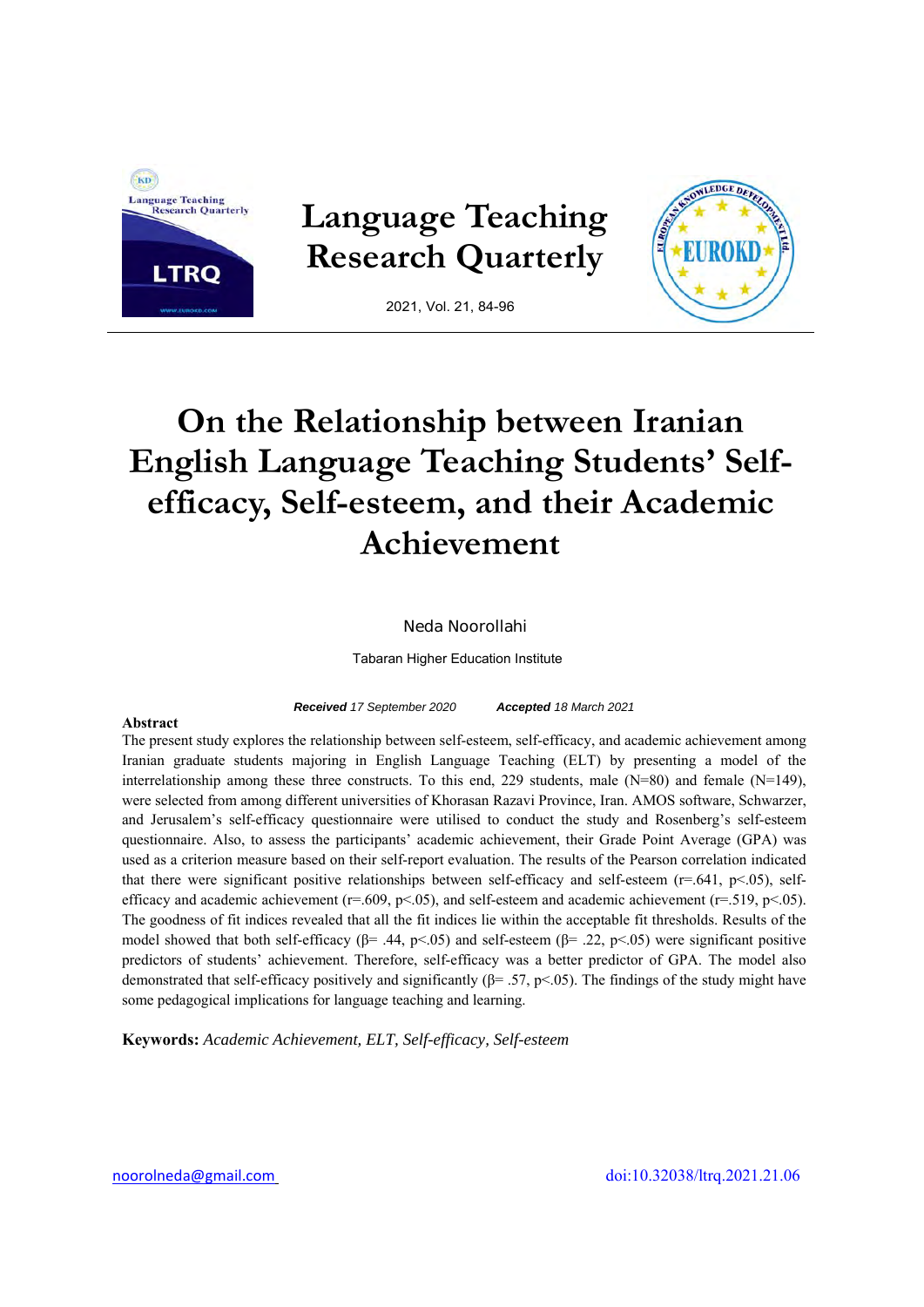## **Introduction**

According to Bandura's social cognitive theory, factors such as self-efficacy and self-esteem play important roles in achieving the goals in learners' lives. Learners increase or decrease their self-efficacy and self-esteem based on previous performance, comparison with peers, and feedback from the learning environment (Namaziandost & Çakmak, 2020). Bandura (1997) states that self-efficacy is a driving force to complete a task or excel academically. Different psychologists who have studied self-efficacy concur that higher levels of self-efficacy increase one's perception of achievement (e.g.Marsh & Craven, 2006; Moyano, Quílez-Robres, & Cortés Pascual, 2020; Schwarzer, 2007; Zheng, Atherton, Trzesniewski, & Robins, 2020).

Self-esteem, the other construct to be explored in this study, is an enduring personality characteristic (Bandura,1997, as cited in Hajloo, 2014). Holly (1987, as cited in Hajloo, 2014) stated that self-esteem and achievement go hand-in-hand and feel each other. According to Bandura (1997, as cited in Yazon, 2015), the notions of self-esteem and perceived self-efficacy are mainly utilised interchangeably as though they show the same idea. In other words, Rosenberg, Schoenbech, Schooler, and Rosenberg (1995, as cited in Yazon, 2015) point out this confusion has risen to the level where some researchers insist that the self, self-esteem, and selfefficacy are all interchangeable constructs. Based on previous studies, the main problem is that students with low self-esteem tend to be sad, less sociable, more willing to use drugs, and have a higher level of depression (Yazon, 2015), which are all related to lower academic achievement. Higher perceived self-efficacy leads to effort and persistence at a task, whereas low self-efficacy produces discouragement and giving up (Yazon, 2015). Also, previous studies revealed that students with lower self-esteem and self-efficacy are more likely to neglect trying new experiences, which accordingly demotivated them to learn a new language (e.g., Bai, Nie, & Lee, 2020; Hermann, 2005; Mone, Baker, & Jeffries, 1995; Moyano et al., 2020; Saito, 2020; Yazon, 2015).

Furthermore, the correlation between self-efficacy, self-esteem, and academic achievement in the EFL context of tertiary education has not been studied. Most research has concentrated on the ESL context. Although some studies have been conducted on self-efficacy levels, most studies have focused on in-school achievements for a younger age group (Steffen, McKibbin, Zeiss, Gallagher-Thompson, & Bandura, 2002). Accordingly, this study investigates the relationship between self-esteem, self-efficacy, and the academic achievement of Iranian master of arts (MA) students majoring in ELT. In other words, it is aimed to present a model of the interrelationship between these three constructs using AMOS software. In the present study, to address the objectives, the following questions were analysed:

**RQ1.** Is there any significant relationship between the Iranian Master of Arts English Language Teaching students' self-efficacy, self-esteem, and academic achievement?

**RQ2.** Can Iranian Master of Arts English Language Teaching students' self-efficacy and Self-esteem predict their academic achievement?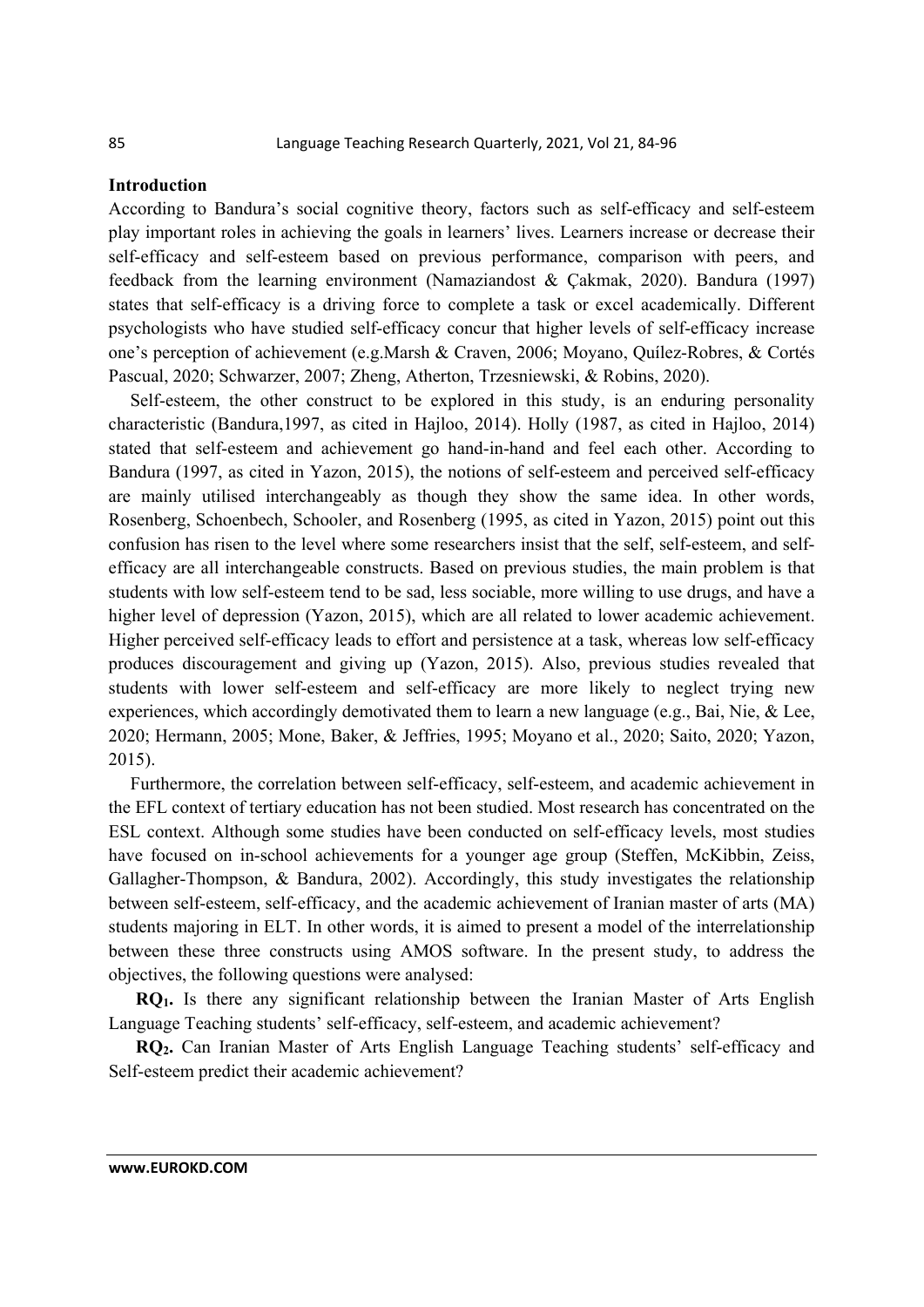## **Review of the Literature**

Regarding the relationship between self-efficacy and self-esteem, Hermann (2005) suggested that high self-efficacy is predictive of high self-esteem; whereas, low self-efficacy predicts low self-esteem. As Bandura (1997) points out, "self-liking does not necessarily beget performance attainments" (p.21). Research findings showed that self-esteem predicts neither the choice of personal goals nor performance accomplishments (Mone, Baker, & Jeffries, 1995). Therefore, it can be inferred that self-efficacy predicts self-esteem (rather than self-esteem predicts selfefficacy), particularly in predicting trait procrastination. Individuals with low self-efficacy may be more likely to delay decision making. One critical issue centres on the presumed orthogonal nature of self-efficacy and self-esteem. Specifically, some people may question whether it is conceptually sound to assume that the two orthogonal variables can predict each other; they might assert that the relationship of self-efficacy and self-esteem would be best described by a simple, reciprocal correlation/covariance. Then this relation between variables might result from their shared variability (or error variance). However, we argue that this issue remains unresolved (Hajloo, 2014).

Various studies explored the relationship between Self-esteem and Self-efficacy. For example, McKenzie (1999) examined the relationship between self-efficacy and self-esteem in learners. The main historical framework of his study was based on Alfred Bandura and Mark Sherer's study. Data was gathered on the research fields of self-efficacy and self-esteem theories and the impact of education on self-efficacy and self-esteem, and the influence of education on learners. To analyse the data, Pearson r coefficient and t-tests were employed. The research data collected found that there was no statistically significant correlation between self-efficacy scores and self-esteem scores for middle school students. Hermann (2005) investigated the relationship of social self-efficacy with various personality and psychological adjustment variables in a sample of 696 college students. Path models were proposed to examine the relationships. It was found that self-efficacy predicts self-esteem positively and significantly.

In the Iranian context, Hajloo (2014) aimed to review the association between procrastination and two self-factors, self-efficacy and self-esteem. One hundred forty undergraduates Psychology university students participated in this study. Three questionnaires were used, namely student-version of the General Procrastination Scale, General Self-Efficacy Scale and Rosenberg's Self- Esteem Scale. Results indicated that self-efficacy is a positive predictor of self-esteem. Moreover, Yazon (2015) aimed to determine the level of self-esteem, self-efficacy and academic performance of the College of Teacher Education students and determine the relationship between these variables. To achieve these objectives, the researcher used descriptive-correlational design. The study used two questionnaires: The General Self-Efficacy Scale by Schwarzer and Rosenberg's Self-Esteem Scale. According to the results, only General Weighted Average and Self-esteem and Self-esteem and Self-efficacy showed low correlations with R-values of 0.26 and 0.33, respectively. Recently, Namaziandost and Çakmak (2020) carried out a study to explore the difference that the flipped classroom made on learners' selfefficacy. Participants were 58 intermediate proficiency level students randomly divided into two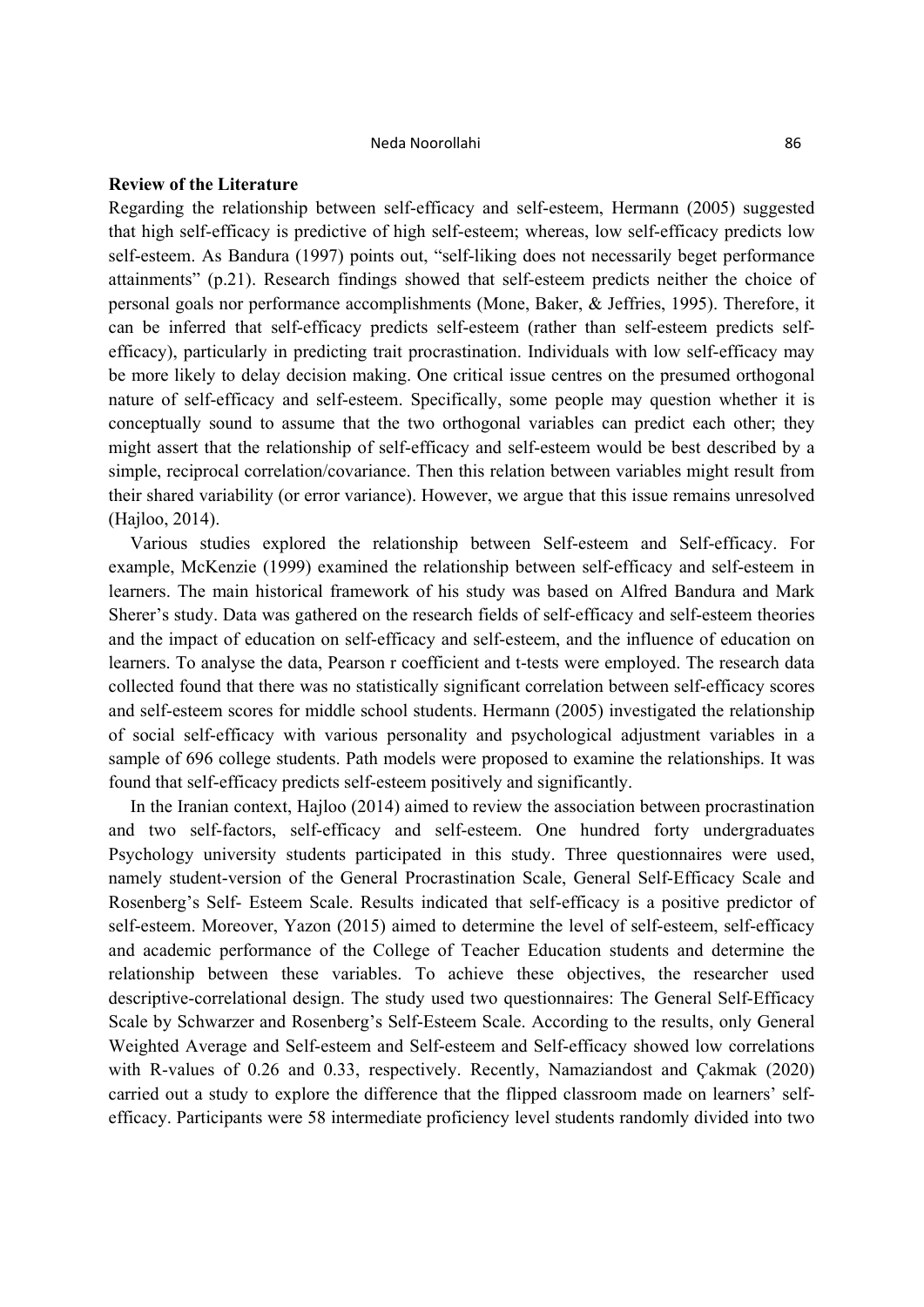groups: experimental (flipped classroom) and control (traditional) group. Students filled out the Self-Efficacy scale before and after the treatment of the flipped classroom. The Findings showed a significant increase in self-efficacy scores of the experimental group. In addition, Wang and Sun (2020) conducted a meta-analysis study to find the association between self-efficacy and language proficiency. Basing their analysis on a meta-analysis of the 493 effect sizes from 74 published journal articles, book chapters, and theses, the writers concluded a correlation between students' self-efficacy beliefs and their linguistic proficiency ranging from small to medium effect size. Results of hierarchical linear models showed that 76.7% of the published studies variance, indicating that the effect size varies across different works. Effect sizes reported in these published works with East Asian learners were larger than those reported in studies with students in Western culture.

Furthermore, Farag (2020) found a correlation between learners' self-efficacy in English and the three subscales of perfectionism (adaptive, maladaptive and non-perfectionist). Basing his analysis on the data extracted from the English Self-Efficacy Questionnaire Scale (QESE) and the Revised Almost Perfect Scale (APS-R) administered to 114 high-intermediate and advancedlevel English students, Farag demonstrated that the English Total Self-Efficacy Scale and its four subscales positively correlated with the Order and High Standards subscales, using Pearson Product Moment Correlation, hierarchical cluster analysis, MANOVA and the independent sample t-test.

Zheng et al. (2020) studied the association between self-esteem and academic achievement using data from a longitudinal study of Mexican-origin youth  $(N = 674)$  to explore the bidirectional relationships between these two variables among 5th to 11th-grade students. Global and domain-specific self-esteem (academic, honesty, peer relationships, appearance) were analysed at ages 10, 12, 14, and 16 using the Self-Description scale. Academic achievement was measured at the same ages through self-reported grades and standardised test scores from school records. Findings revealed that students with high global and academic self-esteem indicated relative improvements in their scores (but not test grades), and students who received higher scores and test grades revealed relative increases in global and academic self-esteem. Students with high honesty self-esteem indicated relative increases in scores and test grades, and students with higher scores revealed relative increases in peer association with self-esteem. Finally, in their study, Moyano et al. (2020) examined the role of non-cognitive (motivation and selfesteem) and cognitive (verbal fluency and reasoning) variables on students' academic performance, concerning both their overall scores as well as specific topics, including but not limited to, language, literature and mathematics.

Finally, in their study, Moyano et al. (2020) examined the role of non-cognitive (motivation and self-esteem) and cognitive (verbal fluency and reasoning) variables on students' academic performance, concerning both their overall scores as well as specific topics, including language, literature and mathematics. The findings, based on the data extracted from 133 mixed-sex learners (aged 6–9 years old), showed the relevance of intrinsic motivation and self-esteem, interpreted as the predictors of academic achievement. Moyano et al. (2020) concluded that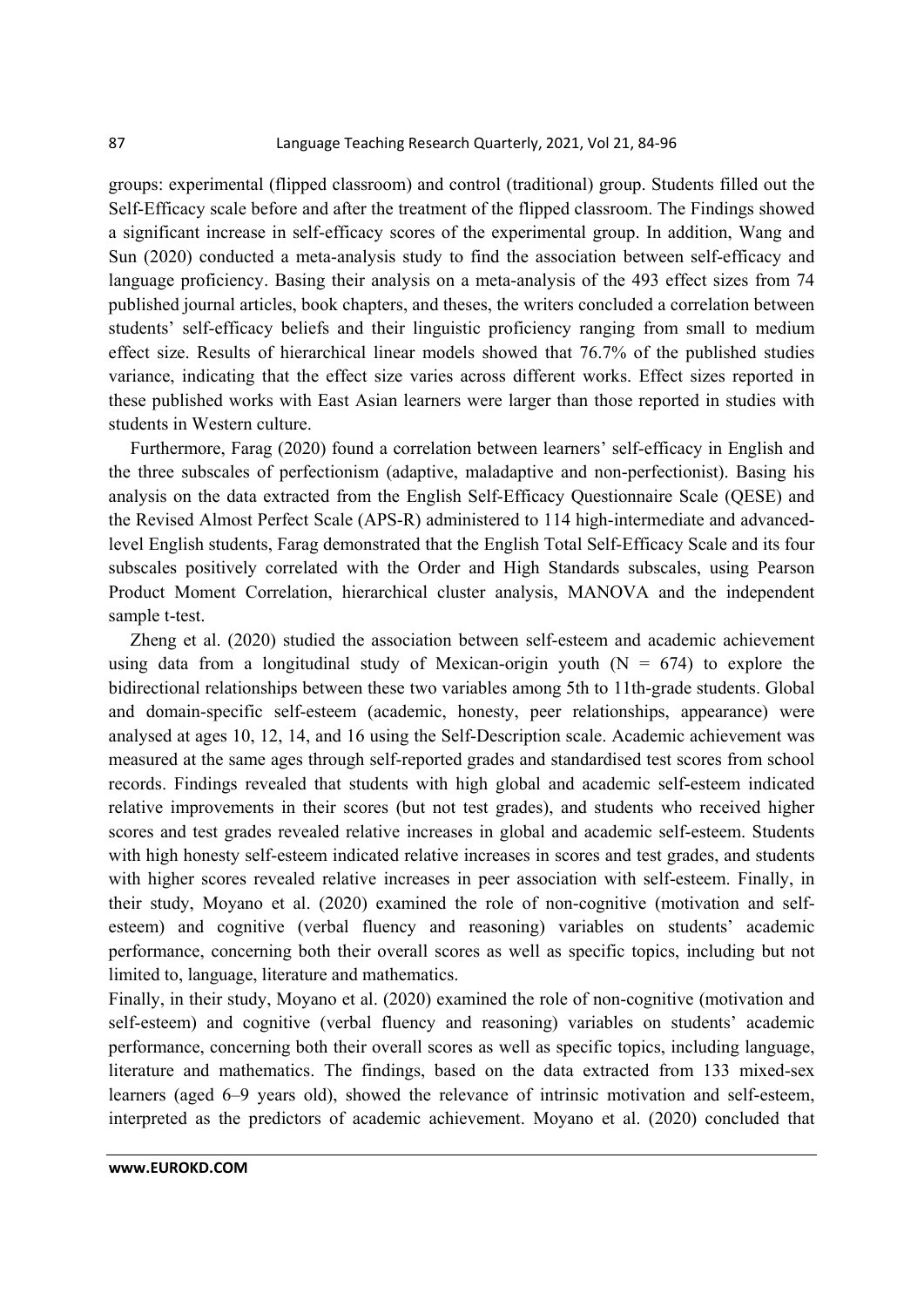academic achievement is based on both cognitive and non-cognitive variables and the malleability of cognitive variables, as they seem to improve through enhanced motivation and self-esteem.

According to different previous studies, all the thoughts that affect human functioning and standing after the core of social cognitive theory, self-efficacy and self-esteem. The majority of the studies in this area have focused on the ESL context. Although some studies have been conducted on self-efficacy levels, most studies have focused on in-school achievements for a younger age group (Steffen et al., 2002). In educational situations, self-efficacy and self-esteem were frequently employed to demonstrate their effects on learners' academic achievement (e.g. Correlating, 2018; Hairuzila & Subarna, 2007; Juyandegan, 2016; Moyano et al., 2020; Namaziandost & Çakmak, 2020; Okoko & Odingo, 2012; Tenaw, 2013; Tilfarlioğlu & Ciftci, 2011; Zheng et al., 2020). A review of the previous studies indicated that self-efficacy and selfesteem positively impact learners' achievement (e.g. Bandura, 1995; Bhagat, 2016; Edman & Brazil, 2007; Okoko & Odingo, 2012; Tilfarlioğlu & Ciftci, 2011; Zimmerman, 1995). Also, to the researcher's best knowledge, no study has been done to present an interrelationship model between efficacy, self-esteem and academic achievement among MA students.

## **Methodology**

## **Participants and Setting**

Based on Krejcie and Morgan (1970), 248 students participated in this study. Of 248 participants, unfortunately, 19 participants were excluded from the study because of missing data. Therefore, 229 participants stayed and collaborated with the researcher in this study. These participants were both female ( $N=149$ ) and male ( $N=80$ ) Iranian master of art students studying English Language Teaching (ELT) in Universities of Khorasan Razavi Province, Iran. They were MA students in the second and third semester who had passed more than ten credits from the MA program. This means that all participants were selected in this study had passed more than 25% of MA courses.

## **Instrumentation**

Two instruments were used to conduct this study: Schwarzer and Jerusalem's self-efficacy questionnaire and Rosenberg's self-esteem questionnaire. A section for identifying the participants' general characteristics was added to the beginning of the questionnaires. The demographic information included the participants' age, gender and their self-report GPA. All participants were asked to fill out these two scales.

## **Self-efficacy Questionnaire**

 In this study, Schwarzer and Jerusalem's (1995) questionnaire of self-efficacy was used. General Self -efficacy questionnaire (GSE) is a self-report scale of self-efficacy. The scale is developed for the general adult population, comprising adolescents. The instrument has been proven reliable and valid in various fields of studies (Schwarzer, 1993). The Cronbach's alpha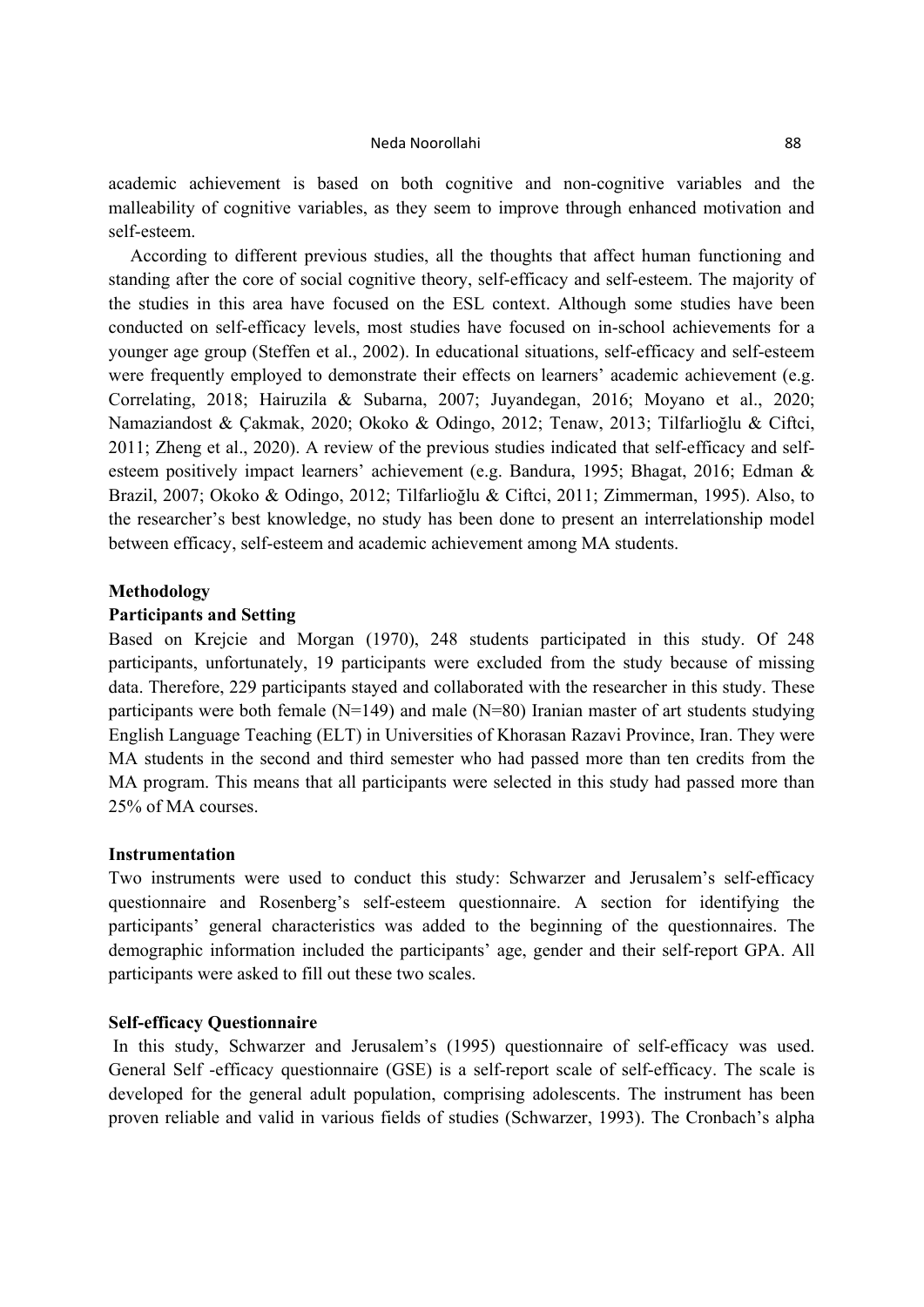reliability coefficient reported by Schwarzer (1993) was 0.76 for this questionnaire. According to Schwarzer (1993), this questionnaire is not only parsimonious and reliable; it also has both convergent and discriminate validity. It is available in 30 languages other than English. Filling out this questionnaire took around 15 minutes. This questionnaire consisted of 10 items to measure self-efficacy. Responses to these items were on a 4-point Likert scale ranging, not at all true, hardly true, moderately true, and exactly true.

## **Self-esteem Questionnaire**

In this study, Rosenberg's (1965) questionnaire of self-esteem was used. Rosenberg Self-Esteem questionnaire demonstrated high ratings in reliability areas; internal consistency was 0.77, minimum Coefficient of Reproducibility was at least 0.90 (Rosenberg, 1965). The Cronbach's alpha reliability coefficient reported by Rosenberg (1965) was 0.77 for this scale. Rosenberg's Self-Esteem Scale is a 10-item scale that measures global self-worth by measuring positive and negative feelings about the self. All ten items of this scale are answered based on a 4-point Likert scale format. Higher scores indicate higher self-esteem.

# **Procedure**

Since the present investigation was trying to explore the relationship between some variables via questionnaires and academic achievement, a correlational design was used. Participants were screened from 248 university students who were the participants in this study, but 19 students who did not agree to participate in this study or did not complete the scales were omitted. In total, 229 MA students agreed to participate in this project. The next step, collecting data, was started in February 2018 and lasted for about two months. For collecting the data, the researcher used two questionnaires. In the present study, Self -efficacy Questionnaire of Schwarzer and Jerusalem (1995) and the Self-esteem Questionnaire of Rosenberg (1965) were used. The questionnaires were carefully prepared to measure whether misspelling existed, and the format of questions was printed in the hard copies.

One of the researchers distributed the questionnaire, explained the procedures, and answered the participants' possible questions. The probable needed time for filling out both questionnaires was about 20 to 30 minutes. In other words, the investigator went to each of the classrooms, explained the purpose of this study. The researcher's presence in the classroom helped ensure that participants answered the questionnaire items responsibly and seriously. All of the university students in this study were assured that their responses were confidential and not be compared or identified personally. On average, these 229 university students spent about 15 to 30 minutes responding to mentioned questionnaires. The participants were advised to complete the questionnaires patiently and precisely and were reminded that their cooperation was deeply appreciated. The participants needed to complete the demographic information part to achieve a reliable result, added to the questionnaires' beginning. This part included the participants' age, gender and their self-report Grade Point Average (GPA). To answer the first research question (correlation between variables), Pearson Correlation was conducted. Finally, to answer the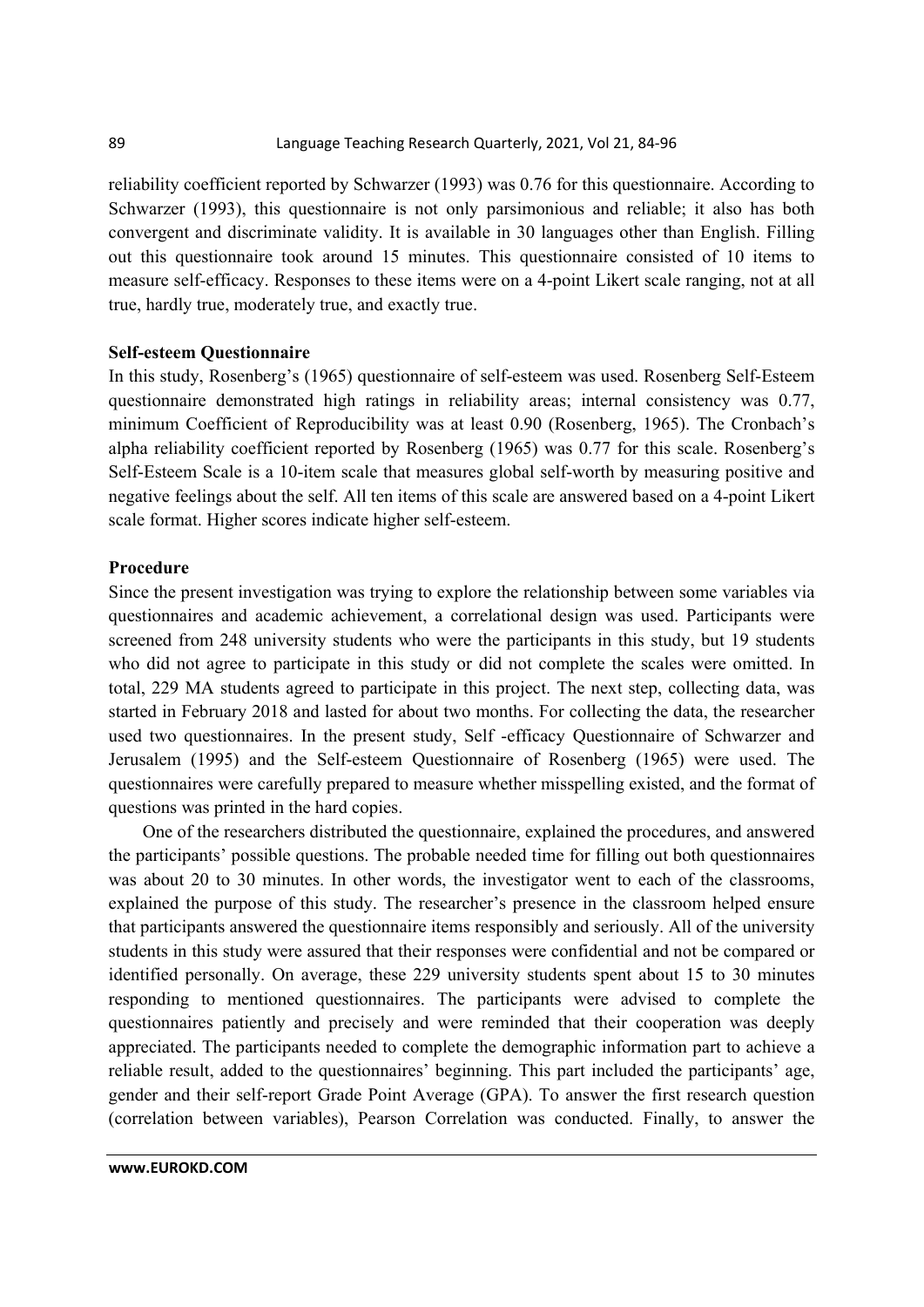second research question, Structural equation modelling (SEM) was used to describe the directed dependencies among the variables and find how much independent variables can predict dependent variables.

## **Results**

In the first step, to check the collected data's normality, the Kolmogorov-Smirnov test was used. Results of the Kolmogorov-Smirnov test illustrated that the obtained sig value for all variables is higher than .05. So, the data is normal, and the researchers can use parametric tests. Table 1 presents descriptive statistics of the variables of the study. Descriptive statistics show the number of students, mean, standard deviation, maximum and minimum scores. The possible range of score for Self-Efficacy and Self-esteem scales with ten questions is between 10 and 40. Moreover, the possible range of score for the Academic Achievement test is between 0 and 20.

#### Table 1.

*Descriptive Statistics of Variables of the Study* 

|                      |     | Minimum | Maximum | Mean  | Std. Deviation |
|----------------------|-----|---------|---------|-------|----------------|
| Self-Efficacy        | 229 | 11.00   | 40.00   | 26.85 | 8.95           |
| Self-Esteem          | 229 | 14.00   | 40.00   | 28.12 | 7.98           |
| Academic Achievement | 229 | 11.00   | 20.00   | 15.58 | 2.46           |

As Table 1 indicates, the minimum and maximum scores for Self-Efficacy Scale are 11 and 40, and the mean score is 26.85. Moreover, the minimum and maximum scores for Self-Esteem Scale are 14 and 40, and the mean score is 28.12. Finally, the Academic Achievement Scale's minimum and maximum scores are 11 and 20, and the mean score is 15.58. To answer research question 1, a Pearson correlation was conducted. Table 2 indicates the correlation between Iranian EFL learners' self-efficacy, self-esteem and academic achievement.

Table 2.

*Results of Correlation between Learners' Self-Efficacy, Self- Esteem and Their Academic Achievement* 

|               |                     | Self-Efficacy | Self-Esteem | <b>GPA</b> |
|---------------|---------------------|---------------|-------------|------------|
| Self-Efficacy | Pearson Correlation |               |             |            |
|               | Sig. (2-tailed)     |               |             |            |
|               | N                   | 229           |             |            |
| Self-Esteem   | Pearson Correlation | $.641**$      |             |            |
|               | Sig. (2-tailed)     | .000          |             |            |
|               | N                   | 229           | 229         |            |
| <b>GPA</b>    | Pearson Correlation | $.609**$      | $.519**$    |            |
|               | $Sig. (2-tailed)$   | .000          | .000        |            |
|               | N                   | 229           | 229         | 229        |

Based on Table 2, there are significant positive relationships between the variables: selfefficacy and self-esteem  $(r=641, p<05)$ , self-efficacy and academic achievement  $(r=609,$  $p$ <.05), self-esteem and academic achievement ( $r$ =.519,  $p$ <.05).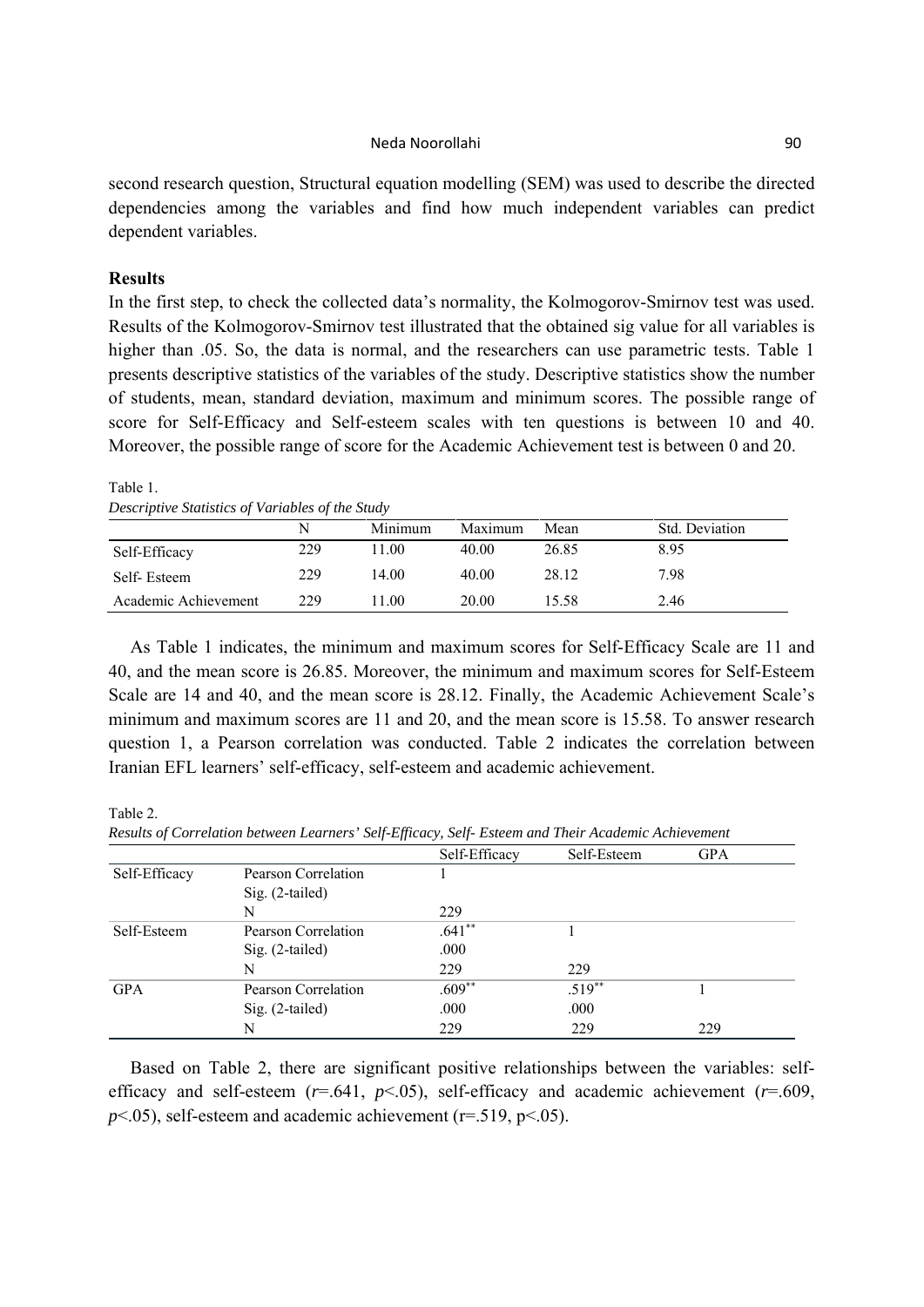The path analysis was used to answer the second research question as to whether Iranian graduate-level ELT students' self-efficacy and Self-esteem can predict their academic achievement. To discover the structural associations, the proposed model was tested using Amos 24 software**.** Basing Chi-square as an index to assess the model fit, the writer found fit indices to be an acceptable level with Chi-square/*df* ratio lower than 2 or 3; the good fit index (GFI) and the comparative fit index (CFI) with the cut value greater than .90**;** and the Root Mean Square Error of Approximation (RMSEA) of about .06 or .07 (Schreiber et al., 2006). Figure 1 shows the model of the relationship between students' self-efficacy, Self-esteem and academic achievement.



*Figure 1.* The model of the Relationship between Students' Self-efficacy, Self-esteem and Their Academic Achievement

Table 3 shows the goodness of fit indices for the model.

Table 3 *The Goodness of Fit Indices*

|                | $X2/\mathrm{df}$ | GFI | CFI  | <b>RMSEA</b> |  |  |
|----------------|------------------|-----|------|--------------|--|--|
| Acceptable fit |                  | >90 | -.90 | .08          |  |  |
| Model          | 2.89             |     | Q5   | .074         |  |  |

As demonstrated by Table 3, the chi-square/df ratio (2.89), RMSEA (.07), GFI (.91), and CFI (.95), all the fit indices are acceptable. Therefore, the proposed model is valid. As indicated in Figure 1, both self-efficacy ( $\beta$ = .44, p<.05) and self-esteem ( $\beta$ = .22, p<.05) were significant positive predictors of students' achievement. Therefore, self-efficacy was a better predictor of GPA. The model also showed that self-efficacy predicted self-esteem positively and significantly  $(\beta = .57, p < .05)$ .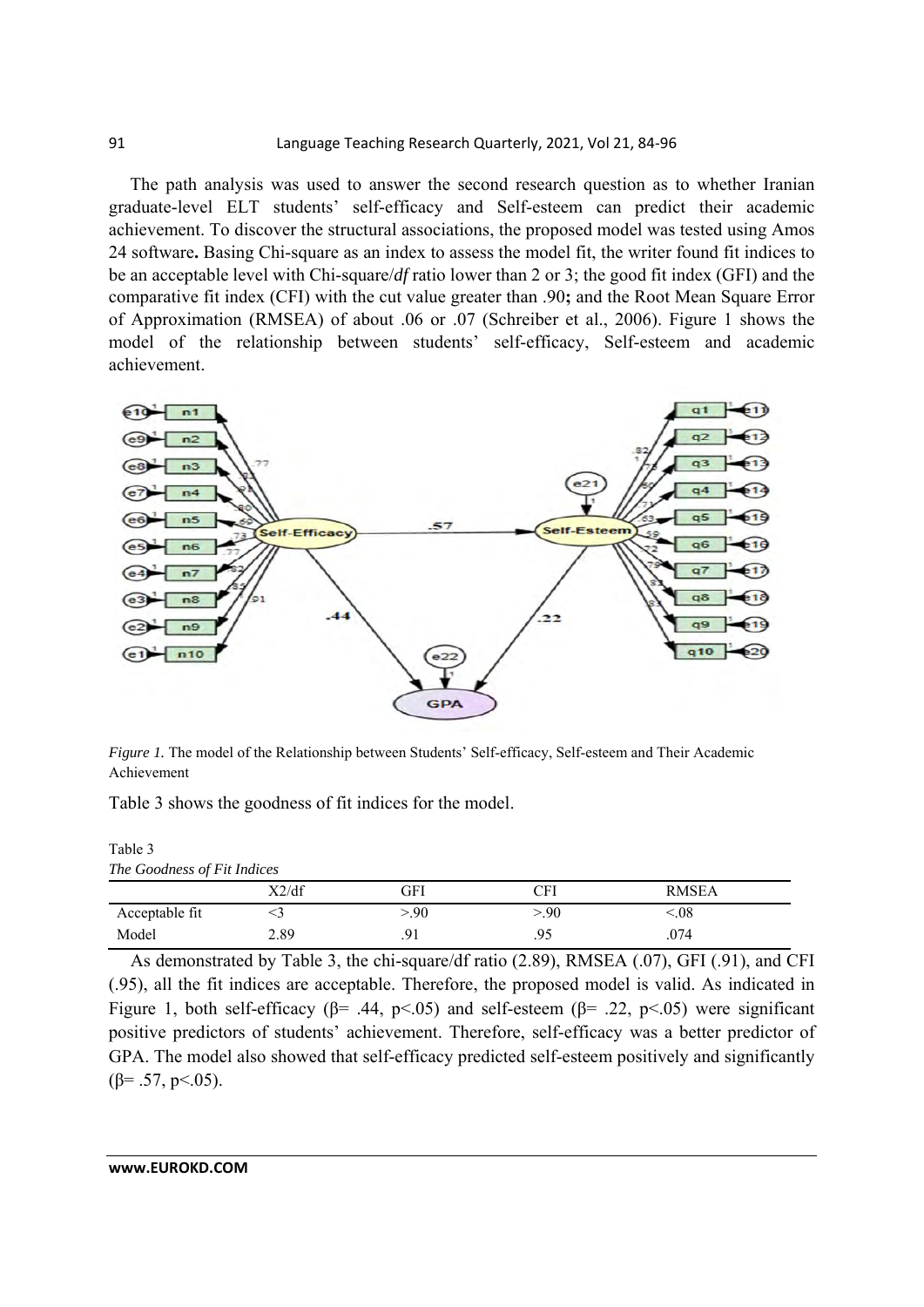## **Discussion**

The present study explores the relationship between self-esteem, self-efficacy, and academic achievement among Iranian graduate students majoring in English Language Teaching (ELT) by presenting a model of the interrelationship between these three constructs. The results revealed that self-efficacy impact students' achievement. To test the first research hypothesis, Pearson Correlation was used. Results of Pearson correlation indicated that there are significant positive relationships between self-efficacy and self-esteem, self-efficacy and academic achievement, self-esteem and academic achievement.

As regards the positive relationship between self-efficacy and academic achievement, the result is consistent with various studies in different countries (Bai et al., 2020; Bandura, 1995; Edman & Brazil, 2007; Namaziandost, & Çakmak, 2020; Saito, 2020; Tilfarlioğlu & Ciftci, 2011; Wang, & Sun, 2020; Zimmerman, 1995). The result support Bandura's (1995) study claiming that there are three features that self-efficacy donates to academic success: 1) students' self-efficacy about self-regulation learning and controlling academic subjects; 2) teachers' selfefficacy about their skill to inspire and support learners' learning; 3) faculty's cooperative efficacy about that their school can encourage substantial academic improvement. Similarly, according to an analysis of different research, Zimmerman (1995) mentioned that self-efficacy was found to manipulate three kinds of academic attainment: basic cognitive abilities, performance in academic course work, and standardised achievement tests. Another study in Turkey by Tilfarlioğlu and Ciftci (2011) also report the same results. Their participants were 250 preparatory level university students, and the utilised instruments were self-efficacy and autonomous learner questionnaires. Their results revealed a positive association between academic success as described by grades and learners' self-efficacy beliefs. Tenaw (2013) examined the level of students' self-efficacy, the gender difference in self-efficacy and attainment, and the association between self-efficacy and attainment for second-year students. By employing the Pearson correlation, the association between self-efficacy and attainment were discovered. The data analysis showed a meaningful association between self-efficacy and attainment.

In addition, the findings revealed that self-efficacy predicts self-esteem positively and significantly. To test the second research hypothesis, SEM was conducted. The results of the goodness of fit indices revealed that (the chi-square/df ratio (2.89), RMSEA (.07), GFI (.91), and CFI (.95), all the fit indices lie within the acceptable fit thresholds. Hence, it can be concluded that the proposed model had a perfect fit with the empirical data. As indicated in the model, both self-efficacy ( $\beta$ = .44, p<.05) and self-esteem ( $\beta$ = .22, p<.05) are significant positive predictors of students' achievement. Therefore, self-efficacy is a better predictor of GPA. In addition, the model showed that self-efficacy predicts self-esteem positively and significantly ( $\beta$ = .57, p<.05). This finding is in tandem with different studies. For instance, Hermann (2005) suggested that high SEF is predictive of high SES; whereas, low SEF predicts low self-esteem. This researcher investigated the relationship of social self-efficacy with various personality and psychological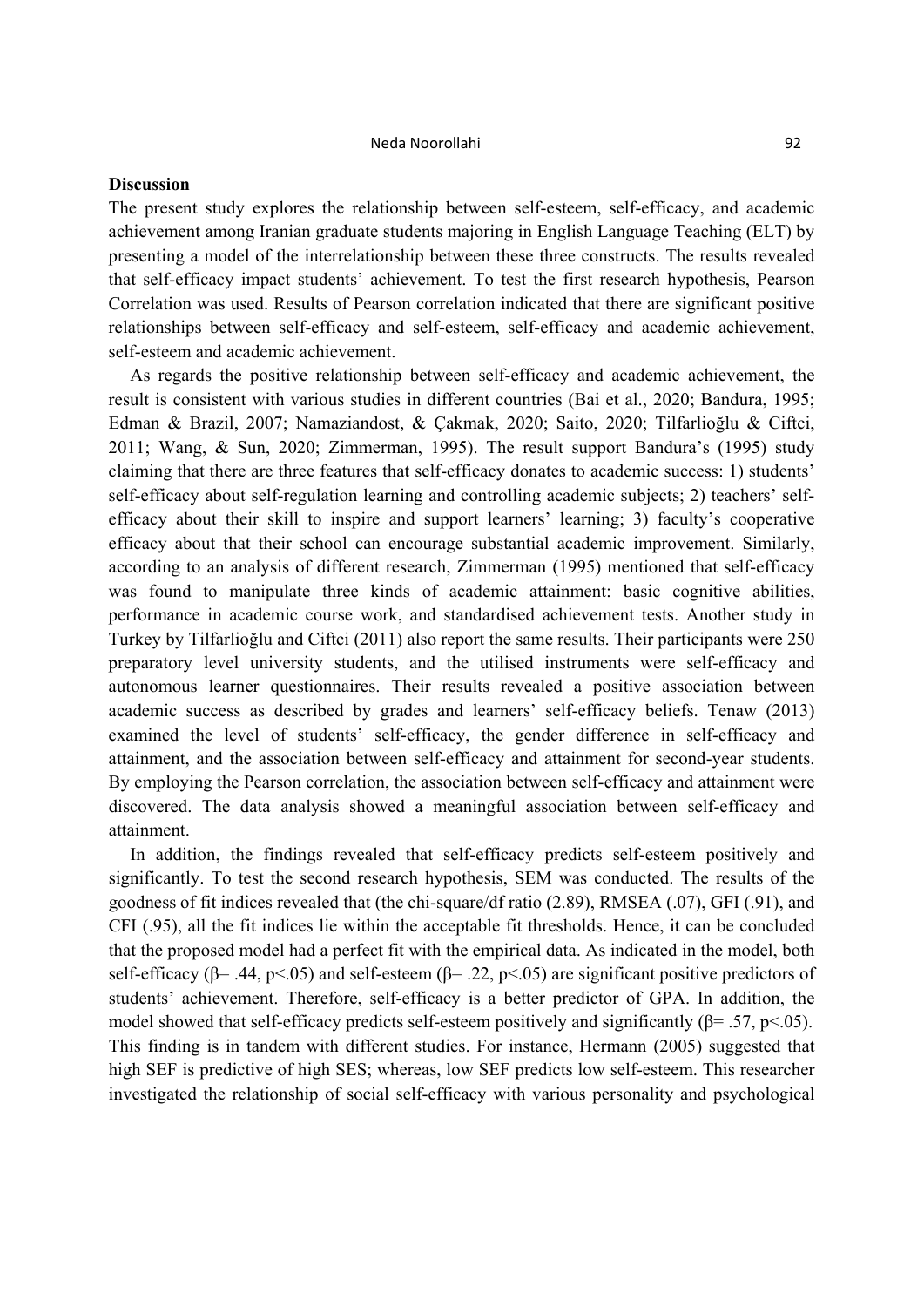adjustment variables in a sample of 696 college students. Path models were proposed to examine the relationships. It was found that self-efficacy predicts self-esteem positively and significantly. The finding also supports Bandura's claim (1997) that self-liking does not necessarily beget performance attainments. Research findings demonstrate that self-esteem predicts neither the choice of personal goals nor performance accomplishments. Therefore, it can be inferred that SEF predicts self-esteem (rather than self-esteem predicts SEF), particularly in predicting trait procrastination. Further, this result resonates with Hermann's (2005) finding investigating the relationship of social self-efficacy with various personality and psychological adjustment variables by Path models. It was found that self-efficacy predicts self-esteem positively and significantly. Similarly, in the Iranian context, Hajloo (2014) found that self-efficacy is a positive predictor of self-esteem.

# **Conclusion**

Concluding, it has to be noted that the present study can infer that both self-efficacy and selfesteem are significant positive predictors of language achievement. Despite the mentioned shortcomings of the present study, it is possible to consider the results within the Iranian Englishmajor MA students' framework. The findings of the study might have some theoretical and pedagogical implications for language teaching and learning. Both self-esteem and self-efficacy proved to be reliable predictors of learners' achievement. English teachers, material developers, policymakers in the ELT domain, and teacher trainers can benefit from the present study's findings. Teachers should offer self-esteem enhancement programs to sustain students' selfesteem. Teachers should also provide success situations for all students; this will improve students' sense of self-esteem. Students should involve themselves in different tasks that would increase their self-efficacy level and enhance their self-esteem level.

The findings also supported theories dealing with self-esteem and self-efficacy—the limitations of the study yield some recommendations for further studies. One recommendation for further research in light of these results is to determine this model's causal relationships' accuracy. Structural equation modelling allows for the implication of causality, but only a true experimental design could verify the model's causal pathways. This method is dependent on students' self-reports which may be complemented with qualitative methods. Therefore, future research can explore these constructs in the Iranian context using qualitative methods like experimental group designs, observation and interview. Therefore, in addition to their usefulness in counselling, interventions could be implemented to increase self-efficacy and self-esteem. Finally, in this investigation, students' demographic information, such as their age, gender, cultural and socioeconomic background, were not controlled, and their role on each concept was not considered. Thus, it is recommended that these factors and their role in investigating in further research.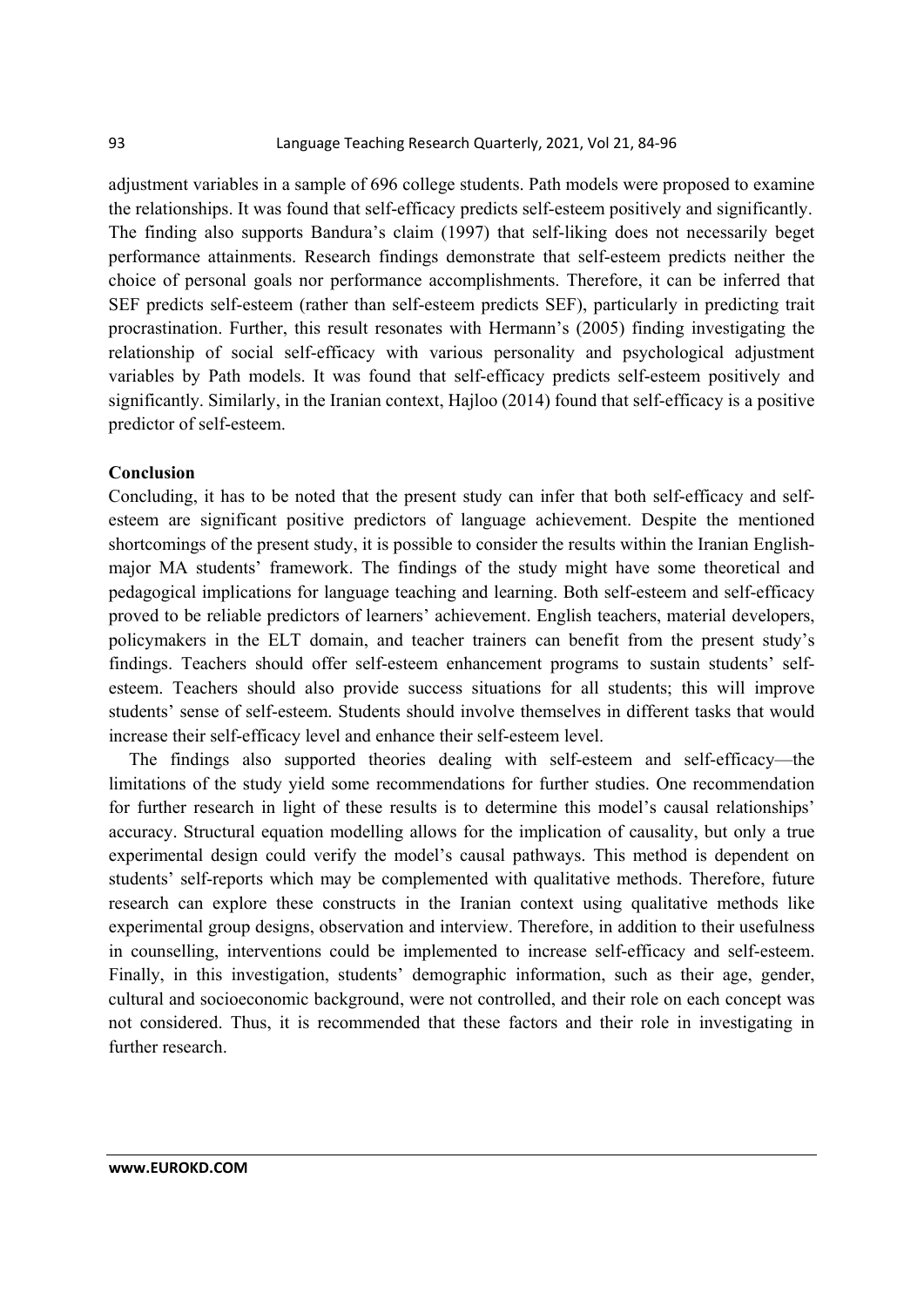#### **References**

- Bai, B., Nie, Y., & Lee, A. N. (2020). Academic self-efficacy, task importance and interest: relations with English language learning in an Asian context. *Journal of Multilingual and Multicultural Development*, 1-14.
- Bandura, A. (1982). Self-efficacy mechanism in human agency. *American Psychologist, 37*(2), 122–147.
- Bandura, A. (1995). *Self-efficacy in changing societies.* Cambridge university press.
- Bandura, A. (1997). *Self-efficacy: the exercise of control*. New York: W. H. Freeman and Company.
- Bell, E. E. (2009). *Impact of self-esteem and identification with academics on the academic achievement of African American students*. PhD. Thesis, The Faculty of the School of Education Liberty University.
- Bhagat, P. (2016). Relationship between Self-esteem and Academic Achievement of Secondary School Students. *International Journal of Innovative Research & Development, 5*(7), 211-216.
- Baumeister, R. F., Campbell, J. D., Krieger, J. L., & Vows, K. D. (2003). Does high self-esteem cause better performance, interpersonal success, happiness, or healthier lifestyles? *American Psychological Society, 4*(1), 2-6.
- Chen, Y. (2014). *The influence of self-efficacy on degree aspiration among domestic and international community college students .*Iowa State, Iowa State University Press.
- Correlating, F. (2018). Correlating Self-Esteem and Academic Outcome. *Psychology and Behavioral Science International Journal, 8*(2), 555-733.
- Edman, J. L. & Brazil, B. (2007). Perceptions of campus climate, academic efficacy and academic success among community college students: an ethnic comparison. *Social Psychology of Education, 12(3)*, 371-383.
- Farag, I. M. (2020). Perfectionism and English Learners' Self-efficacy. *Journal of Educational, Cultural and Psychological Studies (ECPS Journal),* (21), 87-109.
- Ferla, J., Valcke, M., & Cai, Y. (2009) Academic self-efficacy and academic self-concept: Reconsidering structural relationships. *Learning and Individual Differences, 19(4)*, 499- 505.
- Hairuzila, I., & Subarna, S. (2007). *Perceived self-efficacy of ESL students with regard to their oral communication ability.* Paper presented at International Conference on Social Sciences and Humanities 2007, Bangi, Malaysia.
- Habibi Mazaheri, S., & Yazdani, S. (2016). A comparison of self-efficacy and oral presentation ability between TEFL students in the class. *International Journal of Humanities and Cultural Studies,* 2009-2025.
- Hajloo, N. (2014). Relationships between self-efficacy, self-esteem, and procrastination in undergraduate Psychology students. *Iranian Journal of Psychiatry and Behavioral Sciences, 8*(3), 42-49.
- Hermann, K. S. (2005). The *influence of social self -efficacy, self -esteem, and personality differences on loneliness and depression*. DAI, The Ohio State University Press.
- Holly, W. J. (1987). Student self-esteem and academic success. *Bulletin, 31*(2), 23-39.
- Judge, T. A., & Bono, J. E. (2001). Relationship of core self-evaluations traits—self-esteem, generalised selfefficacy, locus of control, and emotional stability—with job satisfaction and job performance: A meta-analysis. *Journal of Applied Psychology, 86(1)*, 80 –92.
- Juyandegan, M. (2016). The relationship between self-esteem and reading comprehension of EFL Iranian preuniversity learners. *International Journal of Asian Social Science, 6*(5), 303-313.
- Klassen, R. (2002). Writing in early adolescence: A review of the role of self-efficacy beliefs. *Educational Psychology Review, 14*, 173–203.
- Krejcie, R.V., & Morgan, D.W. (1970). Determining sample size for research activities. *Educational and Psychological Measurement, 30,* 607-610.
- Marsh, H. W., & Craven, R. G. (2006). Reciprocal effects of self-concept and performance from a multidimensional perspective: Beyond seductive pleasure and unidimensional perspectives. *Perspectives on psychological science, 1*(2), 133-163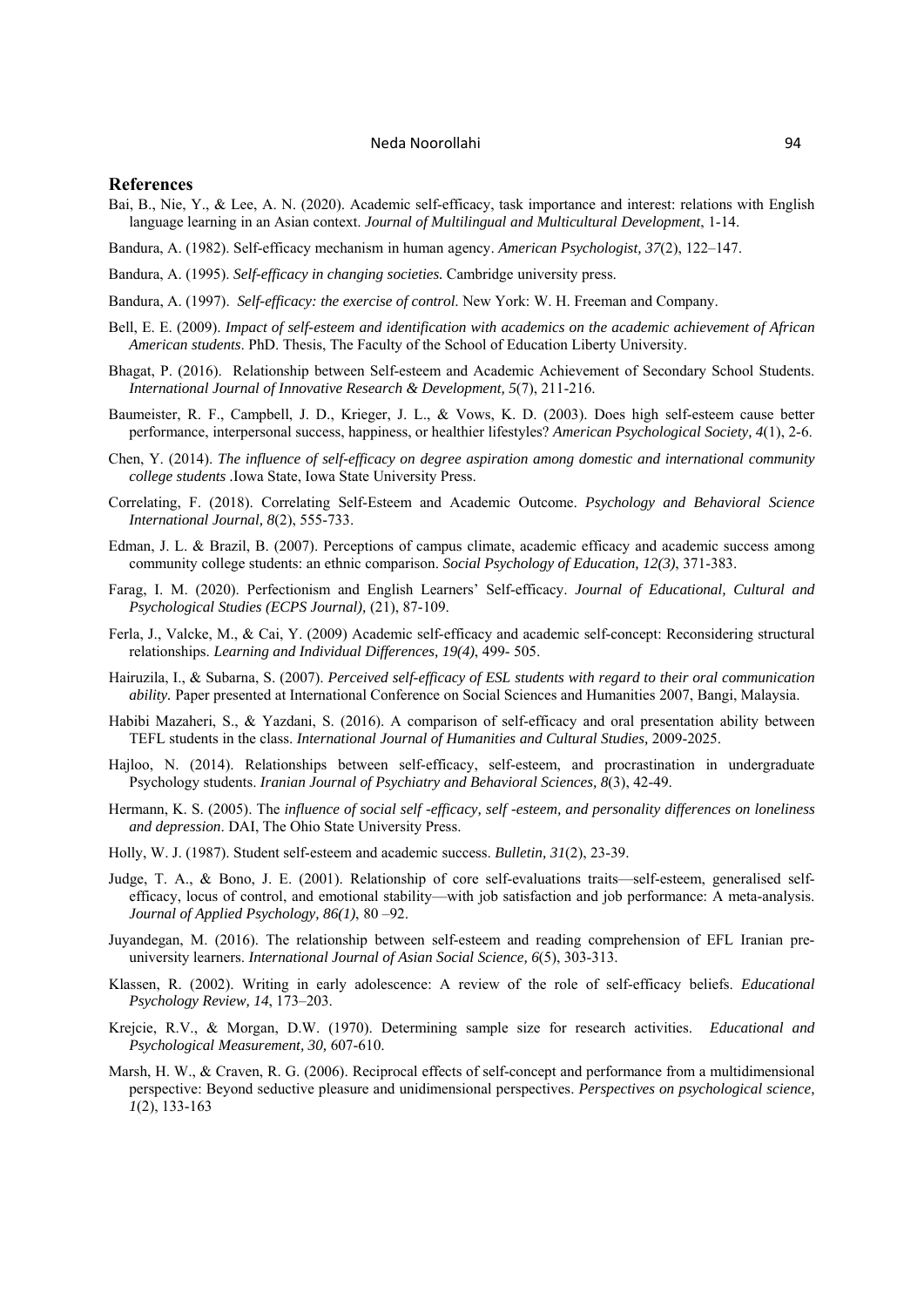- McKenzie, M. D. (1999). The Impact of Exchange Rate Volatility on International Trade Flows. *Journal of Economic Surveys, 13*(1), 71-106.
- Mone, M.A, Baker, D.D, Jeffries, F. (1995). Predictive validity and time dependency of self-efficacy, self-esteem, personal goals, and academic performance. *Educational and Psychological Measurment, 55*(5), 716–727.
- Moyano, N., Quílez-Robres, A., Cortés Pascual, A. (2020). Self-Esteem and motivation for learning in academic achievement: The mediating role of reasoning and verbal fluidity. *Sustainability, 12*(14), 5768.
- Multon, K. D., Brown, S. D., & Lent, R. W. (1991). Relation of self-efficacy beliefs to academic outcomes: A metaanalytic investigation. *Journal of Counseling Psychology, 38*, 30-38.
- Namaziandost, E., & Çakmak, F. (2020). An account of EFL learners' self-efficacy and gender in the Flipped Classroom Model. *Education and Information Technologies*, 1-15.
- Okoko, S. & Odingo, T. (2012). *Self Esteem and Academic Performance of Students in Public Secondary School in Ndhiwa District, Kenya*. A Research Project Report Submitted in Partial Fulfillment of the Requirement for Master of Education Degree in The Department of Educational Foundations, University of Nairobi.
- Rosenberg, M. (1965). *Society and the adolescent self-image*. Princeton, NJ: Princeton University Press.
- Rosenberg, M., Schoenbech, C., Schooler, C., & Rosenberg, F. (1995). Global self-esteem and specific self-esteem: Different concepts, different outcomes. *American Sociological Review, 60*(1), 141-156.
- Saito, A. (2020). Strategy Use, Self-Efficacy Beliefs, and Self-Regulatedness in Adult Foreign Language Learning. *Australian Journal of Applied Linguistics, 3*(2), 152-167.
- Schreiber, J. B., Nora, A., Stage, F. K., Barlow, E. A., &King, J. (2006). Reporting Structural Equation Modeling and Confirmatory Factor Analysis Results: A Review. *The Journal of Educational Research, 99*(6), 323-337.
- Schwarzer, R. (1993). *Measurement of perceived self-efficacy. Psychometric scales for cross-cultural research*. Berlin, Germany: Freie Universität Berlin.
- Schwarzer, R. (2007). *Measurement of perceived self-efficacy*. Psychometric scales for cross cultural research,
- Schwarzer, R., & Jerusalem, M. (1995). Generalised Self-Efficacy scale. In J. Weinman, S. Wright, & M. Johnston, *Measures in health psychology: A user's portfolio. Causal and Control beliefs* (pp. 35-37). Windsor, UK: NFER-NELSON.
- Steffen, A. M., McKibbin, C., Zeiss, A. M., Gallagher-Thompson, D., & Bandura, A. (2002). The revised scale for caregiving self-efficacy: reliability and validity studies. *The Journals of Gerontology Series B: Psychological sciences and social sciences, 57*(1), 74-86.
- Tenaw. Y. A. (2013). Relationship Between Self-Efficacy, Academic Achievement and Gender in Analytical Chemistry at Debre Markos College of Teacher Education. *African Journal of Chemical Education, 3*(1), 3-28.
- Tilfarlioğlu, F. Y., & Ciftci, F. S. (2011). Supporting Self-efficacy and Learner Autonomy in Relation to Academic Success in EFL Classrooms (A Case Study). *Theory and Practice in Language Studies, 1*(10), 1284-1294.
- Wang, C., & Sun, T. (2020). Relationship between self-efficacy and language proficiency: A meta-analysis. *System, 95*, (10), 23-66.
- Yazon, A. D. (2015). Self-Esteem, Self-Efficacy and Academic Performance of the College of Teacher Education Students at The Laguna State Polytechnic University. *Proceeding of the 3rd Global Summit on Education GSE*, 436-453.
- Zheng, L. R., Atherton, O. E., Trzesniewski, K., & Robins, R. W. (2020). Are Self□Esteem and Academic Achievement Reciprocally Related? Findings from a Longitudinal Study of Mexican□Origin Youth. *Journal of Personality*.
- Zimmerman, B.J. (1995). Self-efficacy and educational development. In A. Bandura (Ed.), *Self-efficacy in changing societies* (203-231). New York, NY: Cambridge University Press.